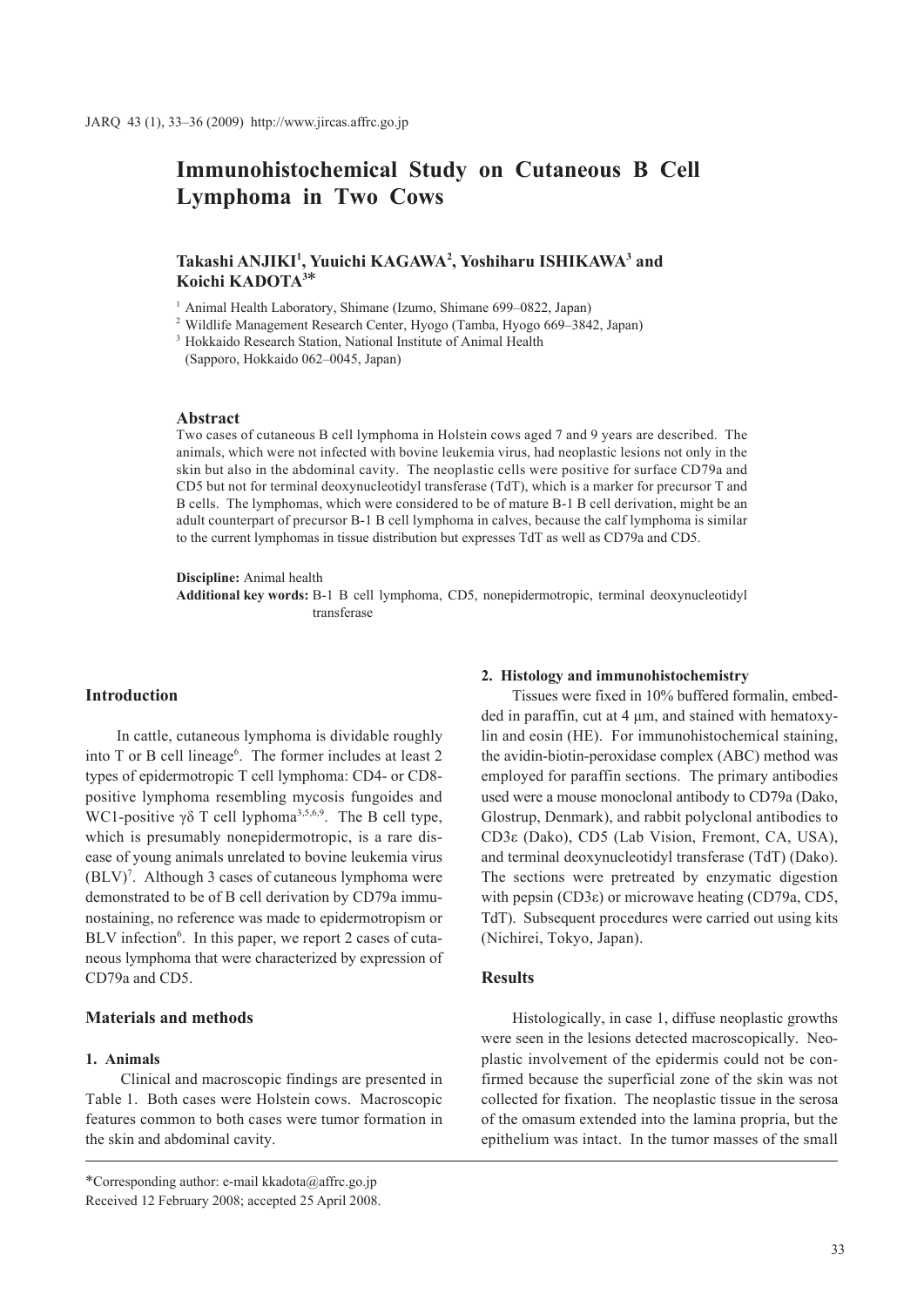| Case | Age | Clinical findings                                                                                                                                                                                                                                        | Gross pathology                                                                                                                                                                                                                                                                                                                                                                              |
|------|-----|----------------------------------------------------------------------------------------------------------------------------------------------------------------------------------------------------------------------------------------------------------|----------------------------------------------------------------------------------------------------------------------------------------------------------------------------------------------------------------------------------------------------------------------------------------------------------------------------------------------------------------------------------------------|
|      | 9 y | Anorexia. Multiple tumor masses on<br>the skin. Wheezing owing to com-<br>pression of the trachea by cervical<br>masses. Tumor masses on rectal ex-<br>amination. WBC, 17,000/µl. BLV<br>negative. Killed because of rapid<br>enlargement of the masses. | Multiple tumor masses in the subcutis and/or muscula-<br>ture of the head, neck, shoulders, trunk, and buttocks.<br>Enlargement of the superficial and abdominal lymph<br>nodes. A large tumor mass, 35 x 15 x 10 cm, on the<br>serosa of the omasum, and 3 smaller ones on the serosa<br>of the small intestine. Tumor nodules on the epicar-<br>dium and endocardium. A fetus of 6 months. |
|      | 7v  | Anorexia and cutaneous tumor mass-<br>es before 5th calving. BLV negative.<br>Killed 3 weeks after calving because<br>of cutaneous and intra-abdominal tu-<br>mor masses.                                                                                | Generalized distribution of tumor masses in the sub-<br>cutis and/or musculature, with larger ones on the hip,<br>chest and udder. A 40 cm diameter tumor mass adher-<br>ent to the omasum, duodenum and pancreas. Tumor<br>nodules in the adipose capsule.                                                                                                                                  |

**Table 1. Clinical data and gross pathology**

intestine, the serosa and tunica muscularis were replaced by neoplastic tissue, and the tunica submucosa was considerably invaded by lymphoma cells. Sparse neoplastic infiltrates were observed in the splenic red pulp.

Neoplastic cells were 3.5 to 12 μm in diameter. Although variously sized cells intermingled, some areas consisted exclusively of cells of similar size (Figs. 1A & 1B). Nuclei were round to oval with finely stippled chromatin and small to medium-sized nucleoli, but irregular nuclear or binuclear profiles were sometimes seen. Cytoplasm was scant, and erythrophagia by tumor cells was rare (Fig. 1C). Mitotic figures were numerous, with rates of 10 to 31 per high-power field (HPF).

As in case 1, gross lesions consisted of sheets of neoplastic cells in case 2. In the skin, a large number of neoplastic cells were present in the musculature and subcutis, but the epidermis was not affected (Fig. 1D). In the abdominal cavity, neoplastic cells invaded the wall of the omasum and extended into the lamina propria, but there was no invasion into the epithelium (Fig. 1E).

Neoplastic cells varied in size from 3.5 to 10 μm in diameter. Small to medium-sized cells predominated, but some areas consisted chiefly of larger cells. The cells had cytologic features similar to those in case 1. There were numerous mitotic figures (22-45/HPF).

Immunohistochemically, most neoplastic cells in cases 1 and 2 stained for surface CD79a (Fig. 2A) and surface CD5 (Fig. 2B). There were no neoplastic cells reactive to the other markers. In the omasum, intraepithelial lymphocytes were CD3ε positive (Fig. 2C), whereas CD79a-positive neoplastic cells were found in the lamina propria (Fig. 2D).

## **Discussion**

The classification of primary cutaneous B cell lymphomas in humans includes 5 histologic groups: follicle center cell lymphoma, immunocytoma/marginal zone B cell lymphoma, large B cell lymphomas of the legs, intravascular large B cell lymphoma, and plasmacytoma<sup>2</sup>. Among them, follicle center cell lymphoma is the most common type2 . This lymphoma, consisting of centrocytes and centroblasts, is cytologically more similar to the current cases than the other groups of lymphoma, but is devoid of CD5 expression<sup>2</sup>. The present lymphomas, showing CD5 positivity and having neoplastic lesions in the skin and abdominal cavity, resembled a B-1 B cell lymphoma in a newborn calf<sup>8</sup>. However, the present lymphomas lacked TdT, which is a marker of precursor T and B lymphoblasts, and was considered to be a neoplasm of mature B-1 B cells and an adult counterpart neoplasm of calf lymphoma with TdT expression<sup>8</sup>.

In human lymphoid neoplasms, the pattern of CD3ε staining is usually cytoplasmic, but surface membrane staining is rarely seen<sup>1</sup>. Since, unlike T cells, natural killer (NK) cells can express cytoplasmic CD3 alone, bovine large granular lymphocyte lymphoma exhibiting surface CD3ε was judged to be of T cell lineage and not to be of NK cell lineage<sup>4</sup>. Considering the fact that cytoplasmic staining is characteristic for CD79a<sup>1</sup>, expression of surface CD79a in the present study seemed to be an unusual finding. As in CD3 staining in T cell neoplasms<sup>4</sup>, this pattern of staining might be helpful in classifying B cell neoplasms in cattle, though its significance is still unknown.

Nonepitheliotropic cutaneous lymphoma in cattle is said to be a rare disease of young animals unassociated with BLV7 . In a recent report, in contrast, 3 cows affected with cutaneous B cell lymphoma ranged from 4 to 5 years in age<sup>6</sup>. Because these reports were lacking in histologic or immunohistochemical findings, we could not determine whether the previously reported cutaneous lymphomas came into the same category as the present cases. In case 2, neither the epidermis nor the omasal epithelium was infiltrated by lymphoma cells. This lymphoma was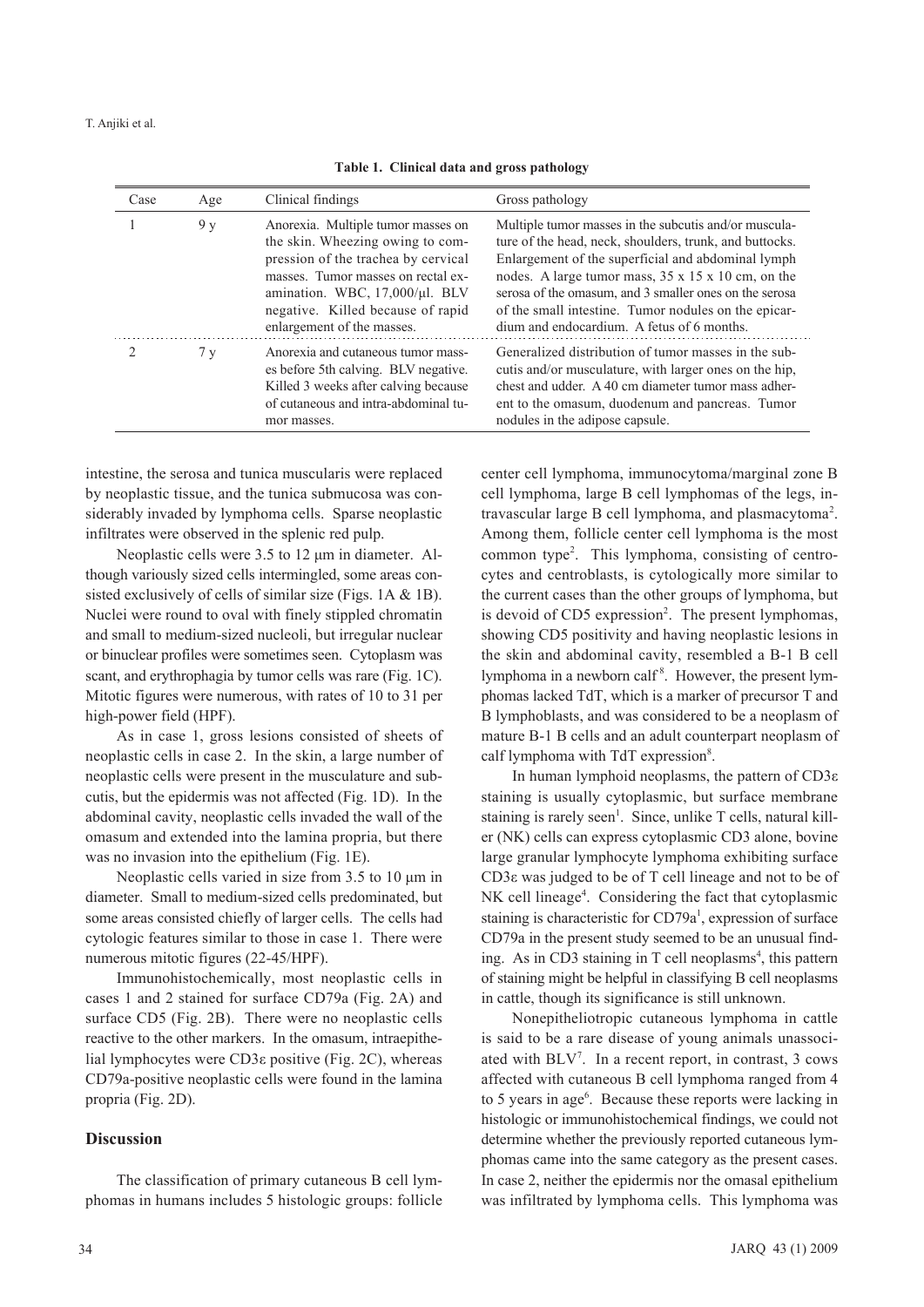

### **Fig. 1. Histology of neoplastic lesions**

A: Case 1. Skeletal muscle. This area consists of medium-sized lymphoma cells. HE. Bar = 20 μm. B: Case 1. Skeletal muscle. The neoplastic cells are larger than those in Fig. 1A, though other cytologic features are similar. HE. Bar = 20 μm. C: Case 1. Skeletal muscle. There is a variation in tumor cell size. An atypical giant cell with an irregular nucleus is visible at the upper right corner, and smaller cells show erythrophagia (arrows). Bar  $= 20 \mu m$ . D: Case 2. Skin. Neoplastic cells are located chiefly in the subcutis, and are not invasive into the epidermis (left). HE. Bar =  $100 \mu m$ . E: Case 2. Omasum. A lymphoma cell is detectable just beneath the epithelium (arrow). Smaller cells with heterochromatic nuclei appear to be normal lymphocytes, and some are present intraepidermally (arrowheads). HE. Bar = 25 μm.



## **Fig. 2. Immunohistochemistry of neoplastic lesions**

A: Case 2. Skeletal muscle. A large number of lymphoma cells express CD79a on the cell surface. ABC method. Bar = 25 μm. B: Case 2. Skeletal muscle. As in CD79a staining, the cell membrane stains positively for CD5. ABC method. Bar = 25 μm. C: Case 2. Omasum. CD3ε-positive small lymphocytes are sparsely distributed under the epithelium. ABC method. Bar = 50 μm. D: Case 2. Omasum. CD79a-positive neoplastic cells are located in a deeper area than that of normal T lymphocytes. ABC method. Bar =  $50 \mu m$ .